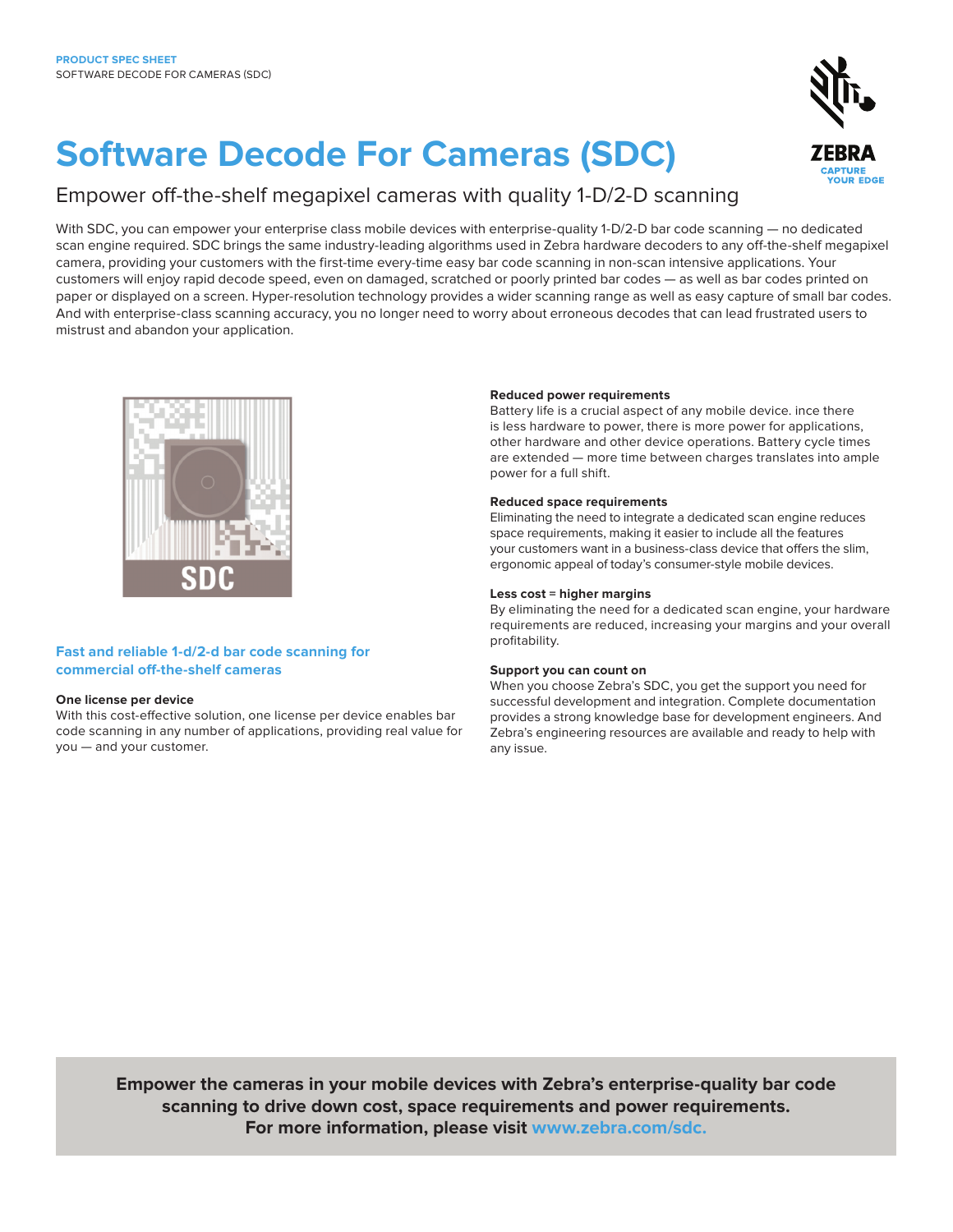## **The Zebra SDC in action**

#### **How does SDC work?**

Camera images captured on the device are intercepted for further processing by the decoding libraries to isolate and extract any bar code information. The decoded data is then dispatched to a scanning application. This decode solution is 100 percent software – there is no decode hardware required.